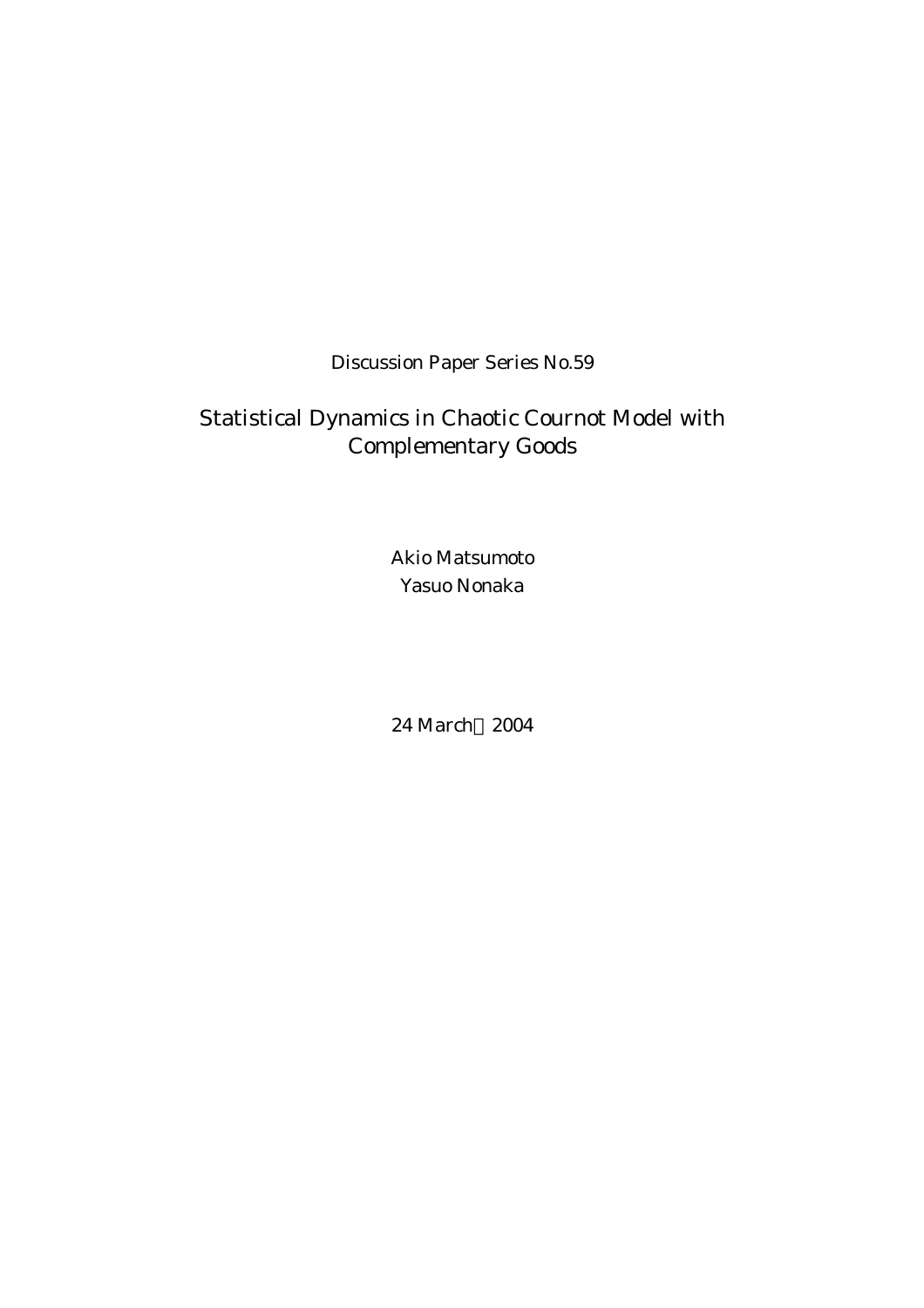# Statistical Dynamics in Chaotic Cournot Model with Complementary Goods

Akio Matsumoto<sup>1</sup> Department of Economics Chuo University

Yasuo Nonaka Graduate School of Economics Chuo University

March 24, 2004

<sup>1</sup>Corresponding author; 742-1, Higashi-Nakano, Hachiohji, Tokyo, 192-0393, Japan, tel: 81-426-74-3351; fax: 81-426-74-3425; akiom@tamacc.chuo-u.ac.jp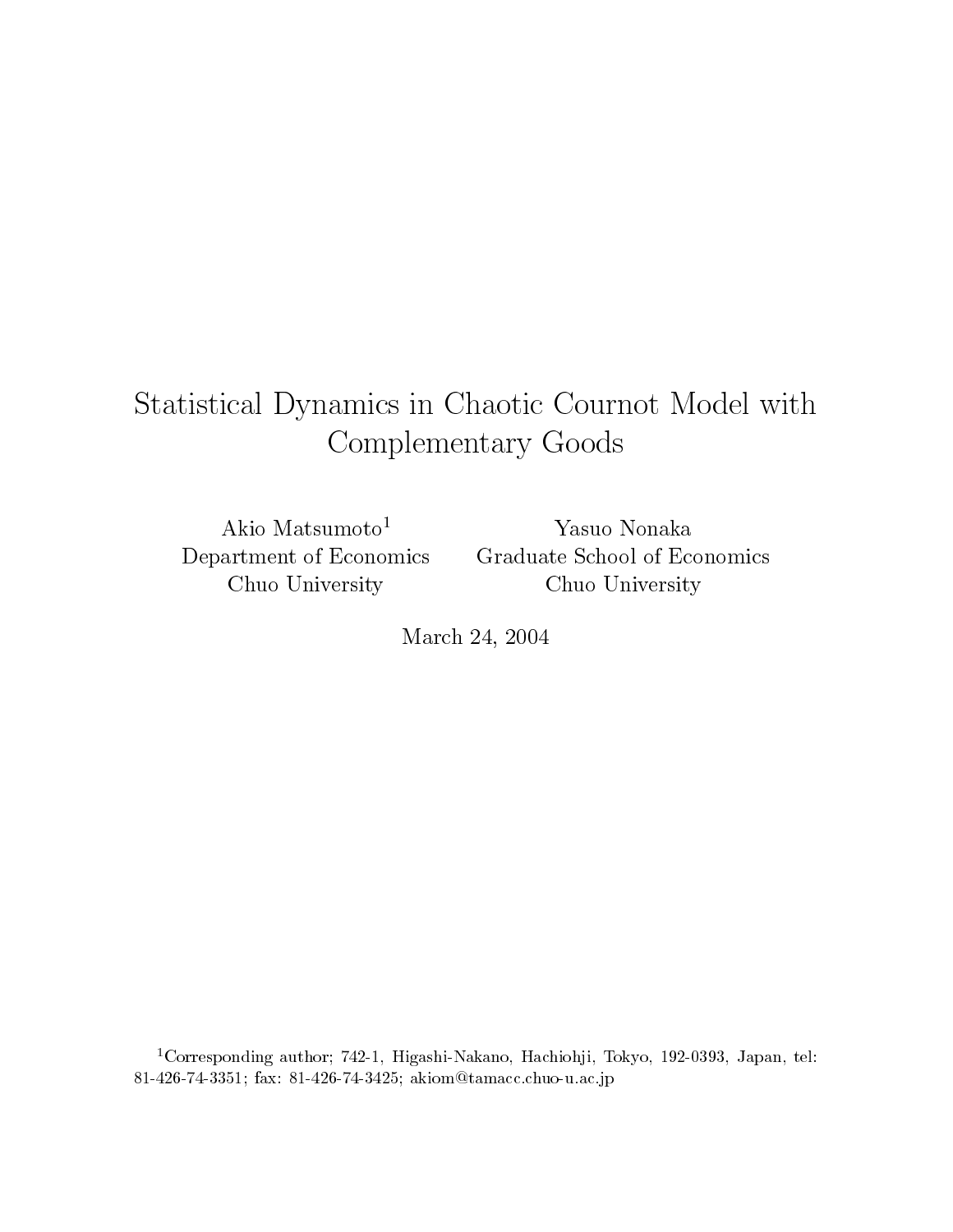# ${\bf Abstract}$

This study sheds light on statistical properties of chaotic economic dynamics. To this end, it builds a simple Cournot dynamic model in which reactions functions are nonlinear and goods are complements. When nonlinearities get strong enough, the output adjustment process generates ergodic chaos. It is analytically as well as numerically demonstrated that for *both* firms, a long-run average profit taken along a chaotic trajectory can be higher than a profit taken at a stationary point. This result implies that chaotic dynamics can be beneficial from the long-run point of view.

keywords: statistical dynamics, long-run average profit, density function, nonlinear Cournot model, chaotic dynamics

# Acknowledgement

An early draft of this paper was presented at the conference on Complex Behavior in Economics, Aix en Provence, France, May 8-12, 2003. We are highly appreciate financial supports from Chuo University (Joint Research Grant 0382) and from Ministry of Education, Culture, Sports, Science and Technology (Grand-in-aid for Scientific Research (B)15330037).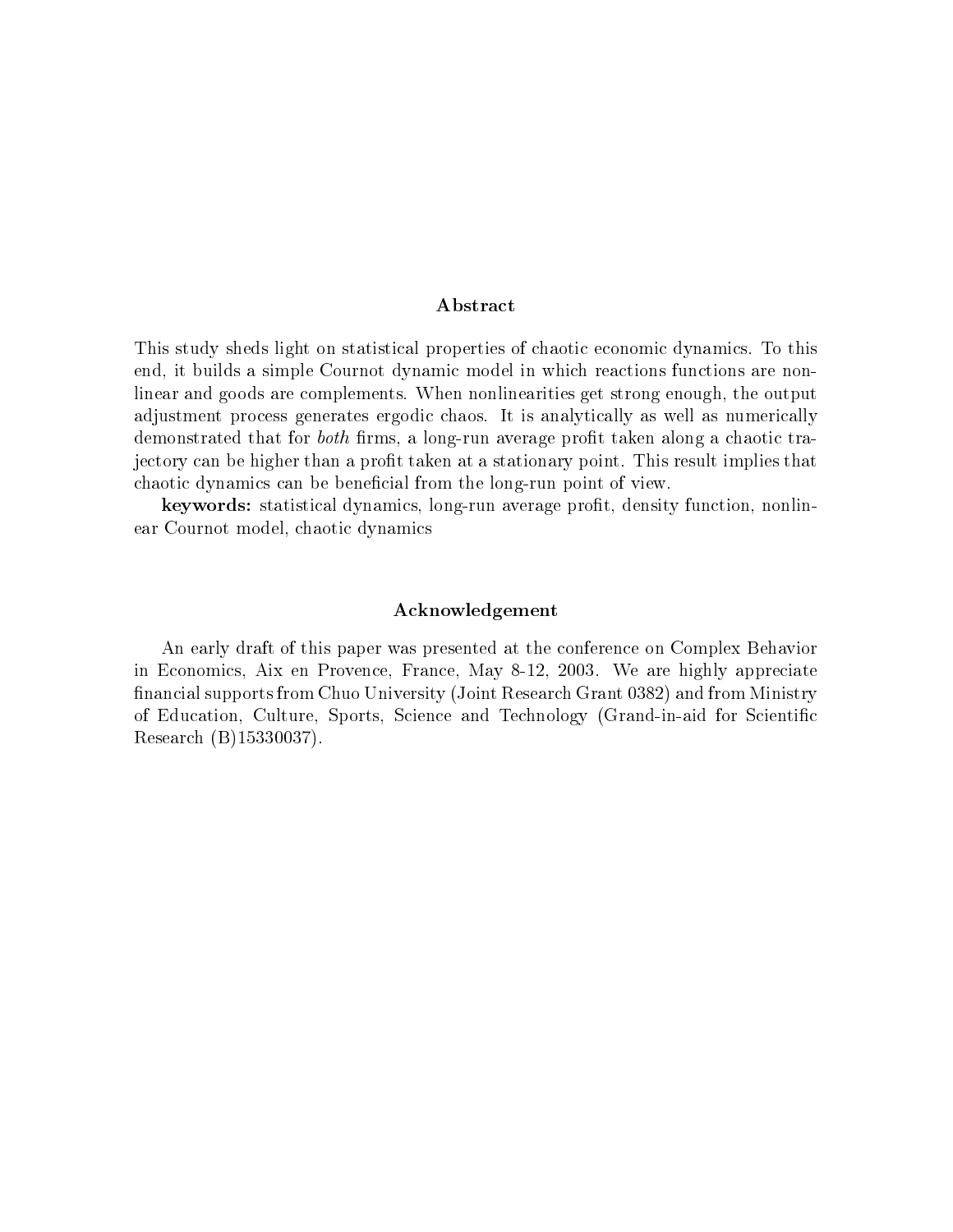## Introduction  $\mathbf 1$

In the last two decades, the research in nonlinear economic dynamics has remarkably advanced its role in analyzing complex phenomena. See, for example, Rosser [12] and Majumdar, Mitra and Nishimura [8] for overview of the development of nonlinear dynamic theory in economics. In the existing literature, much effort has been devoted to show the existence of chaotic dynamics in various economic models. Further, Boldrin and Montrucchio [2] reveal a qualitative aspect of chaotic dynamics, namely, they show the efficiency of chaotic fluctuations in a discounted dynamic optimization model. In consequence, it is confirmed that deterministic nonlinear dynamic models may explain various erratic fluctuations observed in many economic variables. However, only limited effort has been devoted to discover the statistical properties of such chaotic fluctuations in the long run, and many results obtained are verified in a one-dimensional dynamic model.

The main purpose of this study is to explore the possibility that chaotic dynamics may be profitable from the long-run perspective even in a two-dimensional dynamic model. For this purpose we use a Cournot dynamic model in which firms produce complementary goods and their reaction functions are nonlinear. We demonstrate analytically as well as numerically that chaotic fluctuations may be favorable phenomena in the long-run although the existing studies have not settled this question once and for all.<sup>1</sup>

Rand [11] has shown that a Cournot duopoly model with unimodal reaction functions can give rise to chaotic dynamics of output. Since then a Cournot dynamics is extended in various directions. Dana and Montrucchio [3] generalize Rand's model to infinite horizon game models and shows that firms' intertemporal optimal strategies (i.e., Markov-perfect equilibria) can be chaotic. Puu [10] and Kopel [7] present two possible but distinct microeconomic foundations which support unimodal reaction functions. In the former study, it is shown that the profit maximization with the hyperbolic market demand and the linear cost function lead to the unimodal reaction function. In the latter, it is shown that the profit maximization with linear market demand and the nonlinear cost function involving production externalities of the rival's production activities also result in the unimodal reaction function.

In both analyses, goods involved are assumed to be perfect substitutes. It is. however, often observed in real economy that two goods are connected and affect each other but are not perfect substitutes. The complementary relationship between software and hardware in the computer industry is a typical example. Therefore, in our study, in order to move one step forward and to extend their studies, we consider the case in which goods are *complements*. In short, we investigate statistical properties of chaotic fluctuations in a two-dimensional Cournot dynamic process in which goods

<sup>&</sup>lt;sup>1</sup>Huang [5] shows that perpetual fluctuations in a simple cobweb model may be preferable to a stationary equilibrium. On the other hand, Kopel [6] shows the inferiority of chaotic dynamics to equilibrium in a simple model of evolutionary dynamics. Further, Matsumoto [9] shows that in a simple exchange model with two agents and two goods, the long-run average profit taken along a chaotic trajectory can be more than the equilibrium profit for one agent but less for the other agent.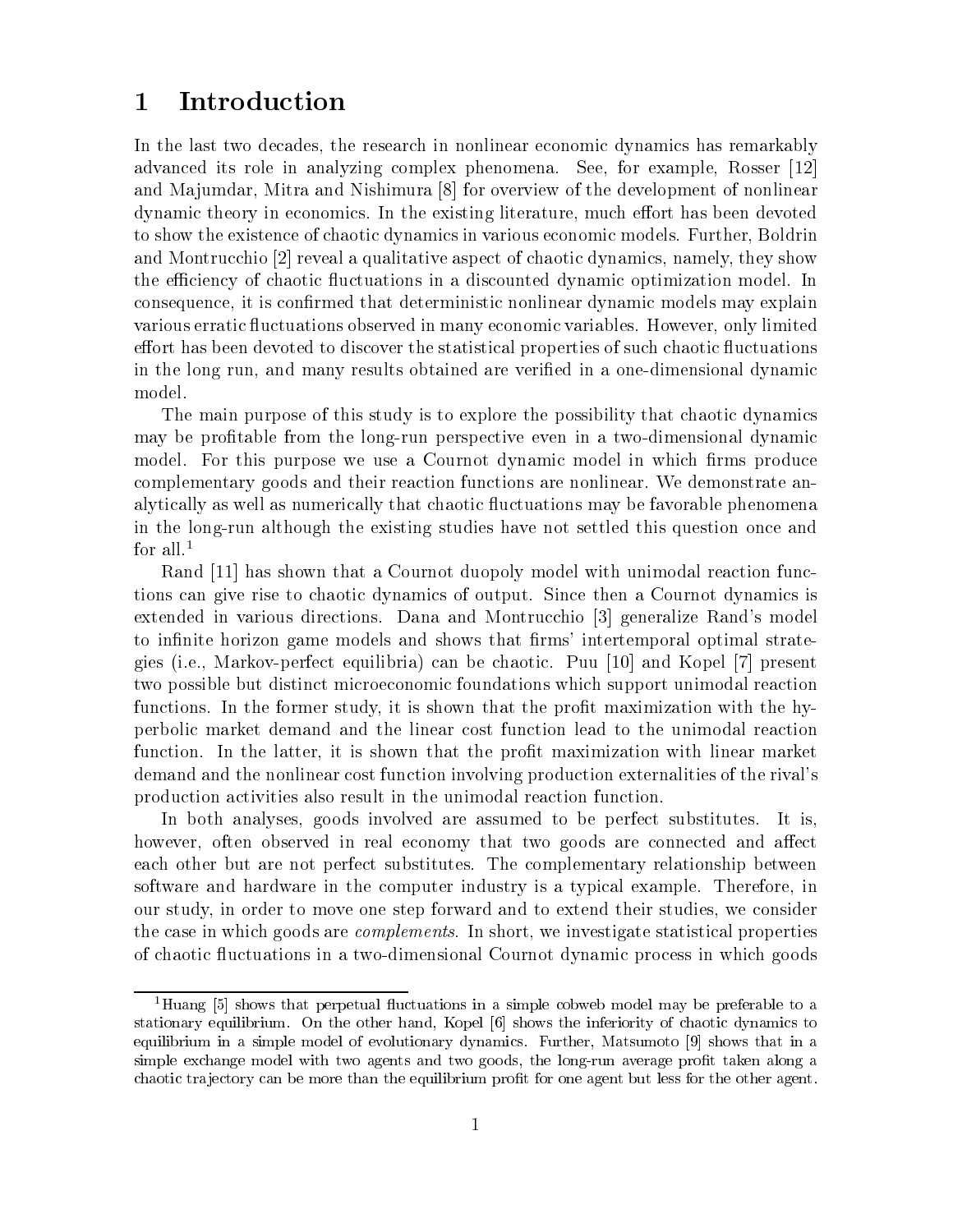involved are complementary and microeconomic underpinnings for chaotic fluctuations are provided.

This paper is organized as follows. Section 2 constructs an inter-market model of complementary goods. Section 3 examines the existence and stability of stationary points. Section 4 considers the long-run behavior of firms to highlight asymptotic features of the market interaction. Section 5 gives concluding remarks.

## $\overline{2}$ Model

Consider a two-market economy with complementary goods, x and  $y$ . On the demand side of the economy, inverse demands in two markets are given by

$$
p_1(x, y) = \alpha_1^2 - \beta_1 x + (\gamma_1 y)^2,
$$
  
\n
$$
p_2(x, y) = \alpha_2^2 - \beta_2 y + (\gamma_2 x)^2,
$$
\n(1)

where  $p_1$  and  $p_2$  are the market prices of x and y, respectively, and  $\alpha_i$ ,  $\beta_i$  and  $\gamma_i$  ( $i = 1, 2$ ) are non-negative constant. It can be seen that the inverse demand is downward sloping with respect to its own product and upward sloping with respect to the other firm's product because  $x$  and  $y$  are assumed to be complements. Since the sales possibilities of one firm are positively influenced by the production choice of the other firm, it can be said that a *positive sales externality* arises in terms of the market demand. Further it should be noted that the cross effect on the market price  $p_1$  caused by a change in expected production  $y^e$  is not necessarily equal to the cross effect on  $p_2$  (i.e.,  $\gamma_1 \neq \gamma_2$ ). This is because we consider an asymmetric case while the traditional arguments are limited to the symmetric case in which  $\gamma_1 = \gamma_2$ .

On the supply side, there are two monopolistic firms; firm 1 produces goods  $x$  in the first market, and firm 2 produces goods  $y$  in the second market. To make its decision, each firm forecasts the other firm's choice and faces production externalities: it is assumed that the production possibilities of one firm is influenced by the choice of the production level by the other firm in terms of the cost function.<sup>2</sup> Although there are various ways to introduce production externalities, we confine our analysis to a simple case in which the production cost linearly depends on not only its own output but also the other firm's output in the following way,

$$
C_1(x, y) = c_1 yx \text{ and } C_2(y, x) = c_2 xy,
$$
\n(2)

where  $c_i$  (i = 1, 2) are nonnegative. Since the marginal cost of each firm increases with the level of the other firm's output, it can be said that each firm has a *negative production externality.* 

We thus consider a situation involving double externalities: positive externality via the market demand and negative externality via the cost function. As a result, the

<sup>&</sup>lt;sup>2</sup>We follow the spirit of Kopel  $[6]$  in this respect.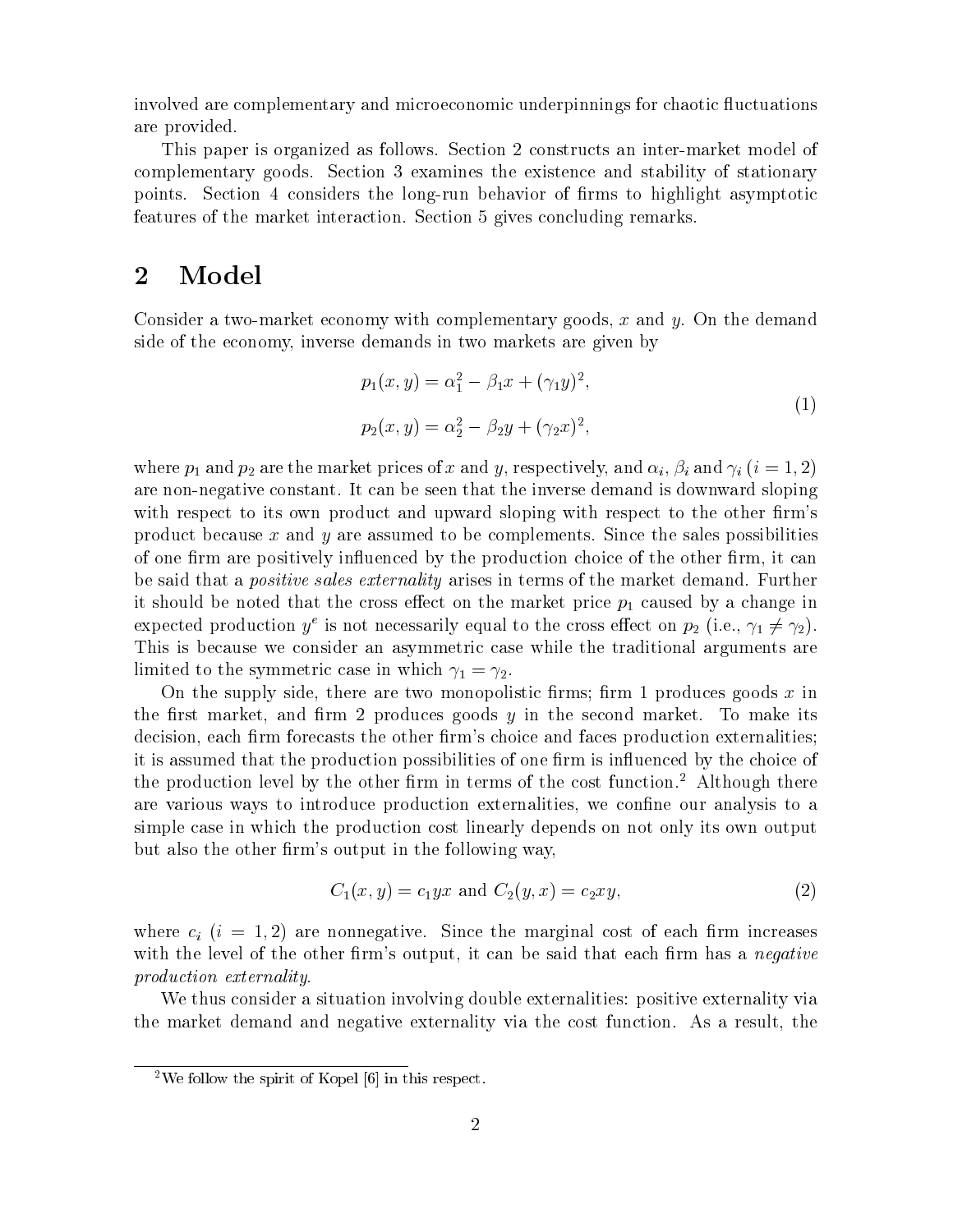profit of one firm depends not only on its own output but also on the other firm's output. The profit functions of the two firms are accordingly,

$$
\Pi_1(x, y) = p_1(x, y)x - c_1yx
$$
  
\n
$$
\Pi_2(x, y) = p_2(x, y)y - c_2xy.
$$
\n(3)

Firm 1 maximizes  $\Pi_1(x, y)$  with respect to x, and so does firm 2  $\Pi_2(x, y)$  with respect to y. The condition for the profit maximization is the equality between the marginal revenue and the marginal cost. Solving the condition for its own output, each firm derives its reaction function. Let  $r_i$   $(i = 1, 2)$  be the solution for firm i,

$$
r_1(y) \equiv \arg\max_x \Pi_1(x, y),
$$
  
\n
$$
r_2(x) \equiv \arg\max_y \Pi_2(x, y),
$$
\n(4)

where  $r_i$  is a reaction function of firm i,

$$
r_1(y) = \frac{\alpha_1^2 - c_1 y + (\gamma_1 y)^2}{2\beta_1},
$$
  
\n
$$
r_2(x) = \frac{\alpha_2^2 - c_2 x + (\gamma_2 x)^2}{2\beta_2}.
$$
\n(5)

As can be seen, the reaction function takes on various shapes depending on the relative magnitude between the sales externality and the production externality. Roughly speaking, when the sales externality is smaller (i.e.,  $\gamma_i$  is much smaller than  $c_i$ ), the reaction curve becomes linearly downward sloping due to the dominance of the production externality. When on the other hand, the production externality is smaller (i.e.,  $c_i$  is much smaller than  $\gamma_i$ , it becomes quadratically upward sloping due to the dominance of the sales externality. For the medium values of  $c_i$  and  $\gamma_i$ , the reaction function takes on a U-shaped profile because the sales externality is dominate for smaller values of  $y^e$ , and the production externality is dominate for larger values.

The U-shaped reaction curve shows a sharp contrast to not only the traditional reaction curve, either downward sloping or upward sloping but also the mound-shaped reaction curve that is often considered in the nonlinear oligopoly setting, see Puu [10] and Kopel [7]. What is the source of such a sharp contrast? Due to Bulow. Geanakoplos and Klemperer [1], firms strategies are said to be *strategic substitutes* or strategic complements according to whether their reaction curves are downward sloping or upward sloping. Thus the mound-shaped reaction curve indicates the case in which the firms changes their strategic profile from being strategic complements to strategic substitutes. In this study, we extend the analysis by considering the case in which the firms changes their strategic profile in the reversed order that is, from being strategic substitutes to strategic complements.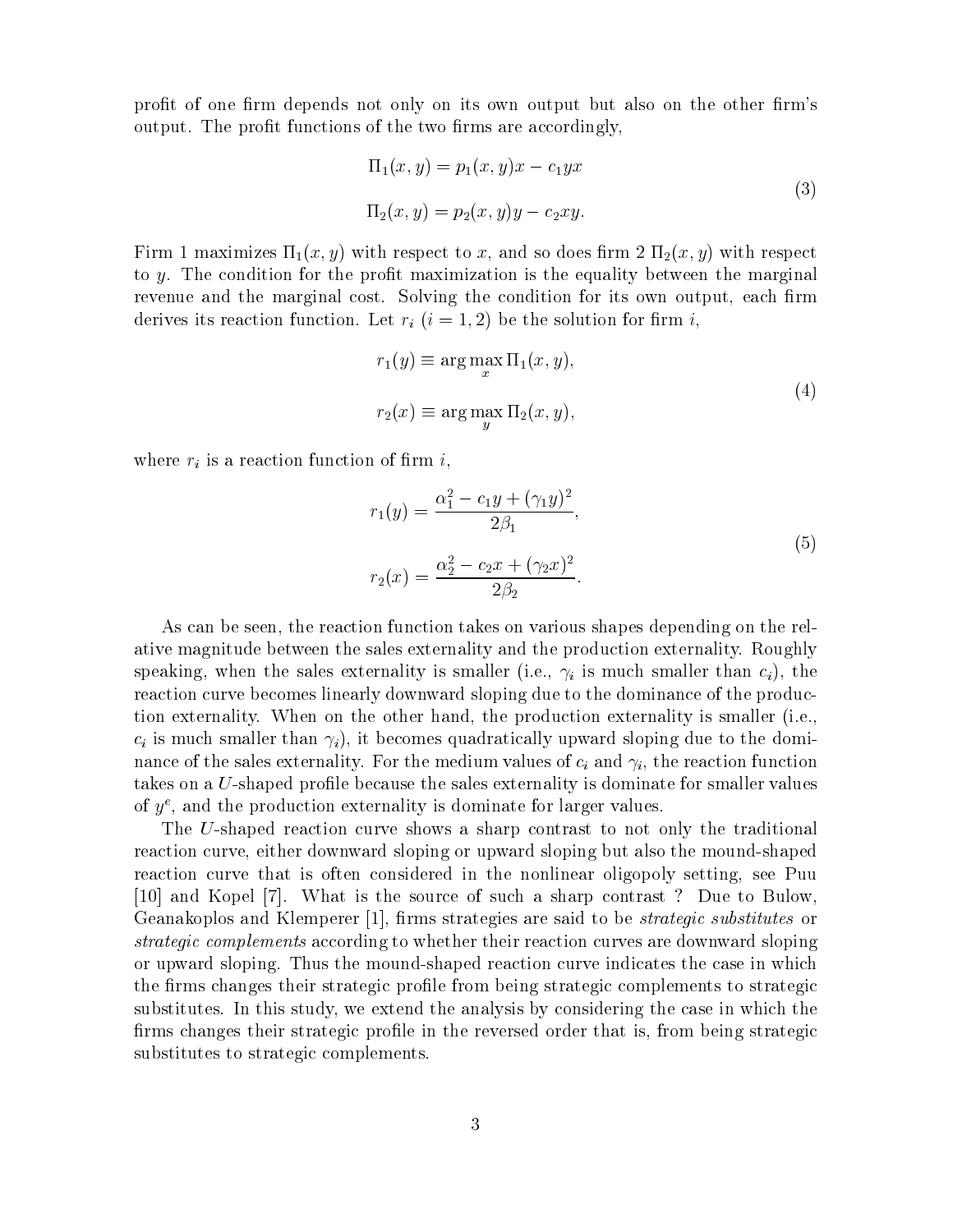Maintaining the characteristics of the convexity of the reaction functions, we set the values for the parameters as followings,

$$
c_i = 2\alpha_i \gamma_i,\tag{6}
$$

$$
\gamma_1 = \alpha \text{ and } \gamma_2 = \beta,\tag{7}
$$

$$
\alpha_1 = \alpha - 1, \ \alpha_2 = 1 \text{ and } \beta_1 = \beta_2 = \frac{1}{2}.
$$
 (8)

From  $(6)-(8)$ , the reaction functions,  $(9)$  and  $(10)$ , now have simple forms,

$$
r_1(y) = (\alpha y - \alpha + 1)^2, \tag{9}
$$

$$
r_2(x) = (\beta x - 1)^2, \tag{10}
$$

both are U-shaped and have critical values for which the best response is zero output. It can be checked that  $(6)$  makes the form of the reaction function to be perfect square, the convenient form for analytical considerations; (7) implies the asymmetric sales externalities; (8) is set only for the analytical simplicity. Under these parametric specifications, the marginal costs of production are  $(\alpha - 1)\alpha y$  for firm 1 and  $\beta x$  for firm 2. Then, it is further required to be  $\alpha \geq 1$  and  $\beta > 0$  for nonnegative marginal costs.

We are interested in studying dynamic interactions between the two firms. To consider the dynamic process, we lag the variables, assuming the naive expectation formation, that is,  $x_t^e = x_{t-1}$  and  $y_t^e = y_{t-1}$  where the superscript, "e", means the expected value. At each period, one firm expects that the other firm is going to continue to keep its output at the level of production in the previous period and decides the best response to the expectation. The other firm can reason the same way and decides its best output. In consequence, the dynamic process is governed by the iterations of the following two dimensional inverted logistic map.

$$
H(x_t, y_t) : \begin{cases} x_{t+1} = (\alpha y_t - \alpha + 1)^2, \\ y_{t+1} = (\beta x_t - 1)^2. \end{cases}
$$
(11)

#### **Stationary Points**  $\boldsymbol{3}$

In this section, we verify the existence conditions of the stationary points and then the stability conditions. Before proceeding, we restrict the domain of the parameters in order to eliminate economically meaningless cases. (9) indicates that the reaction curve of firm 1 is U-shaped with respect to  $y^e$ ; it takes the value  $(\alpha - 1)^2$  for  $y^e = 0$ . zero for  $y^e = \frac{\alpha - 1}{\alpha}$  and unity for  $y^e = 1$ . It maps the unit interval into itself if  $\alpha \leq 2$ . (10) indicates that the reaction curve of firm 2 is also U-shaped with respect to  $x^e$ ; it starts at unity, produces zero output at  $x^e = \frac{1}{\beta}$  and increases to  $(\beta - 1)^2$  for  $x^e = 1$ . It also maps the unit interval into itself if  $\beta \leq 2$ . Therefore, when the combination of parameters is restricted to the set.

$$
A \equiv \{ (\alpha, \beta) \mid 1 \le \alpha \le 2 \text{ and } 0 \le \beta \le 2 \},\tag{12}
$$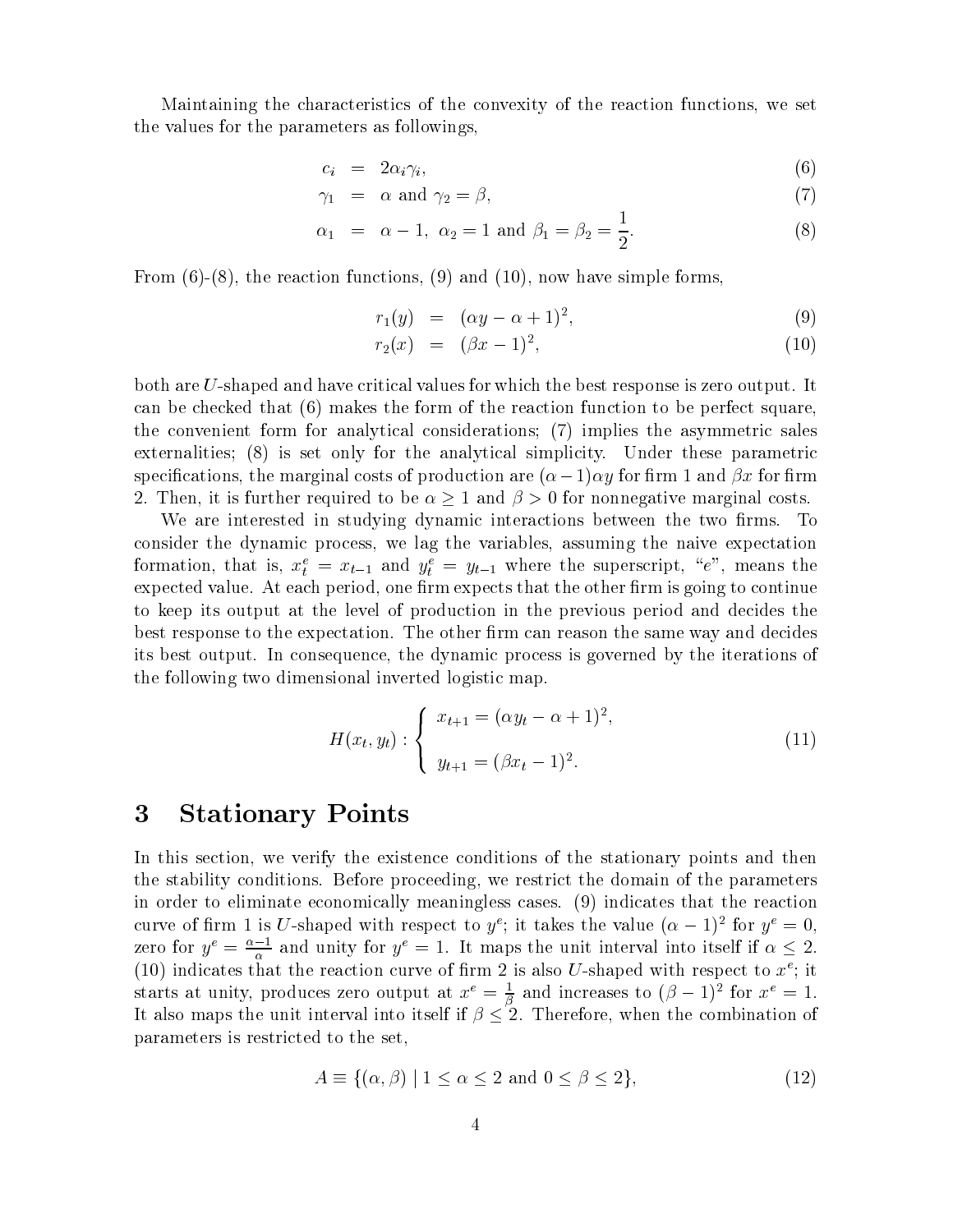H is a two-dimensional transformation of the unit set,  $[0,1] \times [0,1]$ . It will be shown shortly that such parameter restriction prevents a trajectory generated by H from being divergent.

#### $3.1$ **Existence of Stationary Point**

A fixed point of  $H$  is a stationary point of the dynamical process  $(11)$ . Graphically it is the intersection of the reaction functions,  $r_1(y)$  and  $r_2(x)$ .<sup>3</sup> It can be also constructed through a fixed point of a one-dimensional map by combining one reaction function with the other. Let  $F$  be a combined one-dimensional map from the unit interval into *itself.* 

$$
F(x) \equiv r_1 \circ r_2(x) = (1 + \alpha \beta x (\beta x - 2))^2.
$$
 (13)

Since  $F$  is a fourth-order polynomial, it possesses at most four roots (i.e., fixed points).  $x_i^* = F(x_i^*)$  for  $j = 1, 2, 3, 4$ . Accordingly, H has four fixed points,

$$
S_j = (x_j^*, y_j^*) \text{ such that } x_j^* = F(x_j^*) \text{ and } y_j^* = r_2(x_j^*).
$$
 (14)

For convenience, we assume  $x_1^* < x_2^* < x_3^* < x_4^*$  when roots are real and distinct. As illustrated in Figure 1, the number of real roots changes from two to four depending on the specified values of the parameters.<sup>4</sup>

The general outline of F is W-shaped for  $\alpha > 1$ . F generates two real roots when its center hump is below the diagonal, as illustrated in Figure 1(a), and four when it is above, as in Figure  $1(c)$  and Figure 1(d). Consequently there is a boundary case, as illustrated in Figure 1(b), in which the center hump just gets tangential to the diagonal. There, F has a multiple root,  $x^* = x_2^* = x_3^*$ . Since  $F(x^*)$  lies on the diagonal, it must satisfy the two conditions at  $x^*$ , namely  $F(x^*) = x^*$  and  $F'(x^*) = 1$ . To find such a point, we differentiate  $F$  and set the resultant expression to unity which we solve for  $x,$ 

$$
4\alpha\beta(\beta x - 1)(\alpha(\beta x - 1)^2 - (\alpha - 1)) = 1.
$$
 (15)

We denote a solution of (15) with the negative second derivative (i.e.,  $F''$  < 0) by  $\hat{x}(\alpha, \beta)$ .<sup>5</sup> Using the solution, we can divide the parameter set A into following three subsets:

$$
A_1 \equiv A \setminus (A_2 \cup A_3),
$$
  
\n
$$
A_2 \equiv \{ (\alpha, \beta) \in A \mid F(\hat{x}(\alpha, \beta)) = \hat{x}(\alpha, \beta) \text{ and } F'(\hat{x}(\alpha, \beta)) = 1 \},
$$
  
\n
$$
A_3 \equiv \{ (\alpha, \beta) \in A \mid F(\hat{x}(\alpha, \beta)) > \hat{x}(\alpha, \beta) \text{ and } F'(\hat{x}(\alpha, \beta)) = 1 \}.
$$
\n(16)

<sup>3</sup>We suppress the time subscript " $t$ " for a while only for notational simplicity.

 $5(15)$  is a cubic equation that has at most three roots. The shape of F indicates that one root has a negative second derivative while the other two have positive second derivatives. Since the graphs of  $F$  gets tangential to the diagonal from below, two roots with positive second derivative can not satisfy the two conditions just mentioned.

<sup>&</sup>lt;sup>4</sup>We can show that given  $\alpha \geq 1$ ,  $F(x) = x$  always has two distinct real roots,  $x_1^*$  and  $x_4^*$ , such that  $0 < x_1^* < 1$ , and  $x_4^* \geq 1$  according to  $\beta \leq 2$ . In Figure 1(a), 1(b) and 1(c),  $x_4^*$  is greater than that it is not depicted.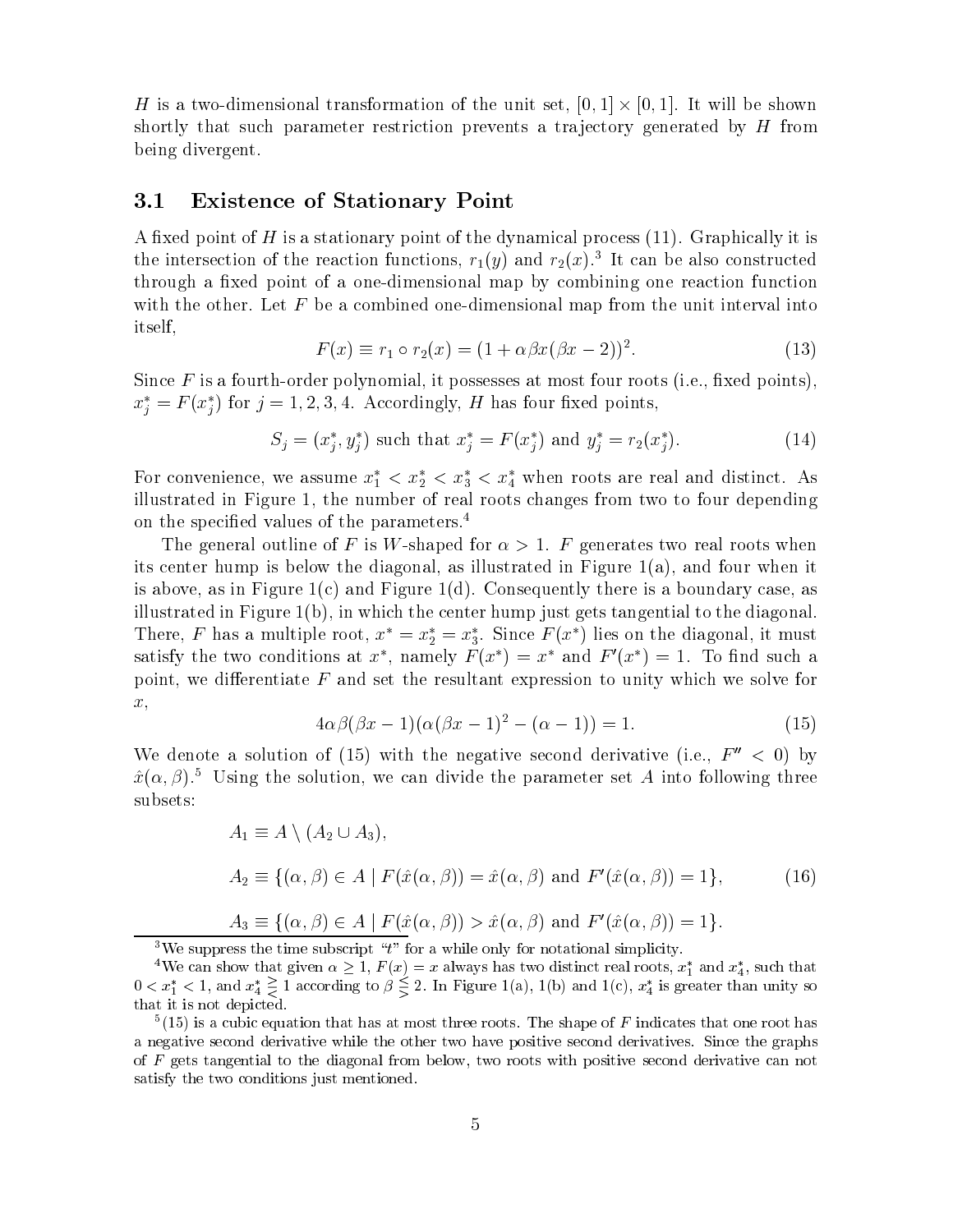

Figure 1: Determinations of fixed points of  $F(x)$ .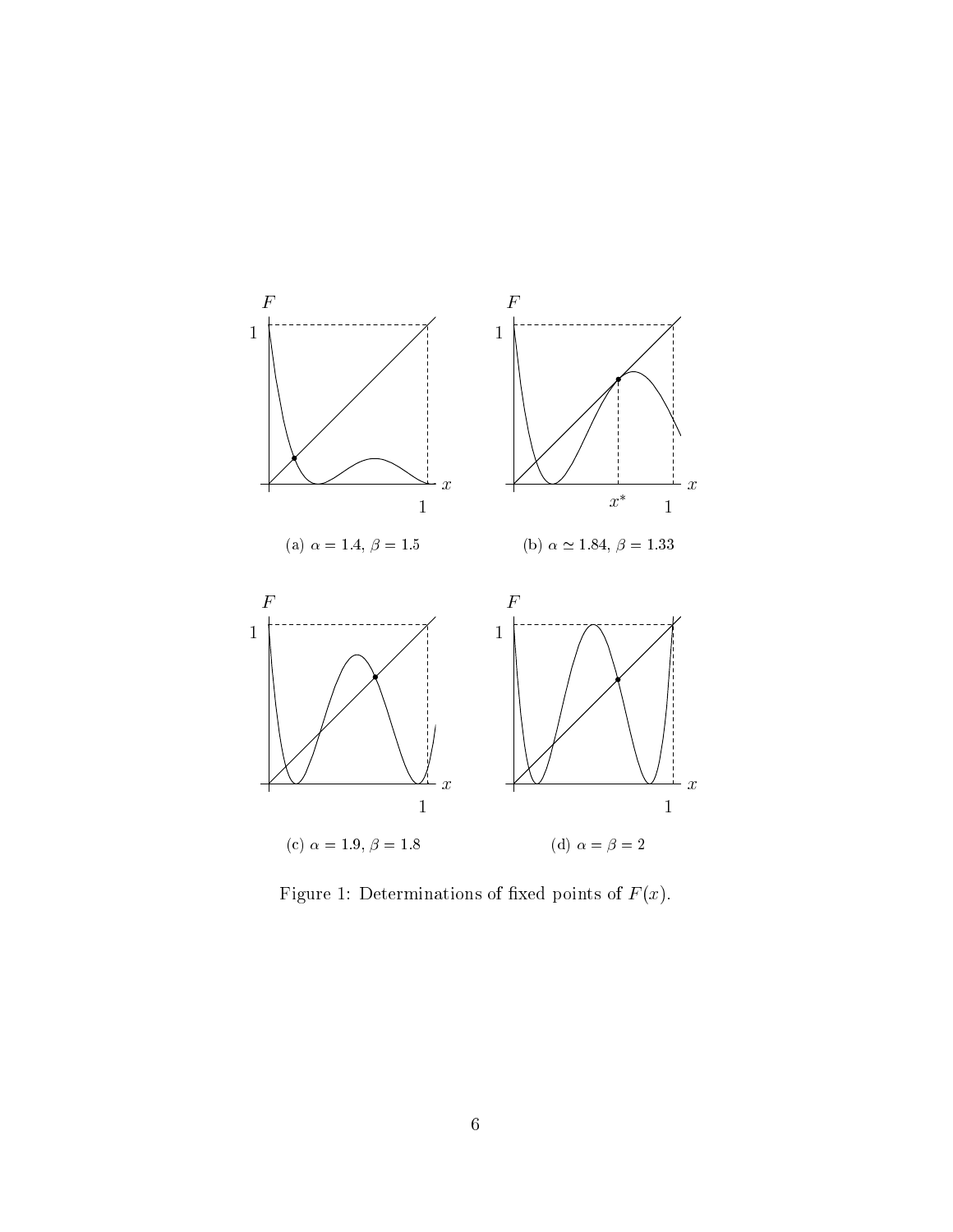We summarize these results in the following theorem.

**Theorem 1** In the unit interval,  $F(x)$  has one real root,  $x_1^*$ , for  $(\alpha, \beta) \in A_1$ , two real roots,  $x_1^*$  and  $x_2^* = x_3^*$ , for  $(\alpha, \beta) \in A_2$ , three real roots,  $x_1^*$ ,  $x_2^*$  and  $x_3^*$  for  $(\alpha, \beta) \in A_3$ but  $\beta$  < 2 and four real roots,  $x_1^*$ ,  $x_2^*$ ,  $x_3^*$  and  $x_4^*$  for  $\alpha = \beta = 2$ .

#### 3.2 **Stability and Bifurcation of Stationary Points**

To investigate the stability of each stationary point, we return to the two dimensional map,  $H$ , and linearize it to obtain its Jacobi matrix,  $J$ ,

$$
J = \begin{pmatrix} 0 & \frac{\partial r_1^*}{\partial y} \\ \frac{\partial r_2^*}{\partial x} & 0 \end{pmatrix},
$$
(17)

where an asterisk is attached to a derivative to imply that it is evaluated at the stationary point. Eigenvalues  $\lambda_1$  and  $\lambda_2$  of the characteristic equation satisfy

$$
\lambda_1 + \lambda_2 = 0,
$$
  
\n
$$
\lambda_1 \lambda_2 = -\frac{\partial r_1^*}{\partial y} \frac{\partial r_2^*}{\partial x}.
$$
\n(18)

Let  $\lambda = \lambda_1 = -\lambda_2$ . Then a stationary point is locally stable if eigenvalues are less than unity in absolute value,

$$
|\lambda^2| = \left| \frac{\partial r_1^*}{\partial y} \frac{\partial r_2^*}{\partial x} \right| < 1. \tag{19}
$$

By definition of F,  $F' = \frac{\partial r_1^*}{\partial y} \frac{\partial r_2^*}{\partial x}$ . The stability condition (19) indicates that if the derivative of  $F$  is less than (greater than) unity in absolute value, the fixed point is stable (unstable). We can see that  $S_2$  as well as  $S_4$  is unstable for all  $(\alpha, \beta) \in A$  because the slope of F at stationary point  $x_2^*$  as well as  $x_4^*$  is steeper than unity as illustrated in Figure 1(c) as well as Figure 1(d). On the other hand, the slope at  $x_1^*$  as well as  $x_3^*$ can be either greater or less than unity, so that  $S_1$  as well as  $S_3$  can be either of stable or unstable depending on the parameter combination of  $(\alpha, \beta)$ .

We first construct the sets of  $(\alpha, \beta)$  for which  $S_1$  is stable. By Theorem 1, for  $(\alpha, \beta) \in A_1$ , only  $S_1$  exists. We can divide  $A_1$  into following two subsets according whether the slope of  $F$  is greater than unity in absolute value or not,

$$
B_1 \equiv \{ (\alpha, \beta) \in A_1 \mid |F'(x_1^*)| < 1 \},
$$
\n
$$
B_2 \equiv \{ (\alpha, \beta) \in A_1 \mid |F'(x_1^*)| > 1 \},
$$
\n
$$
(20)
$$

where  $S_1$  is stable for  $(\alpha, \beta) \in B_1$  and unstable for  $(\alpha, \beta) \in B_2$ . Since  $S_3$  emerges for  $(\alpha, \beta) \in A_3$ , it is possible to divide  $A_3$  into two according to, again, whether the same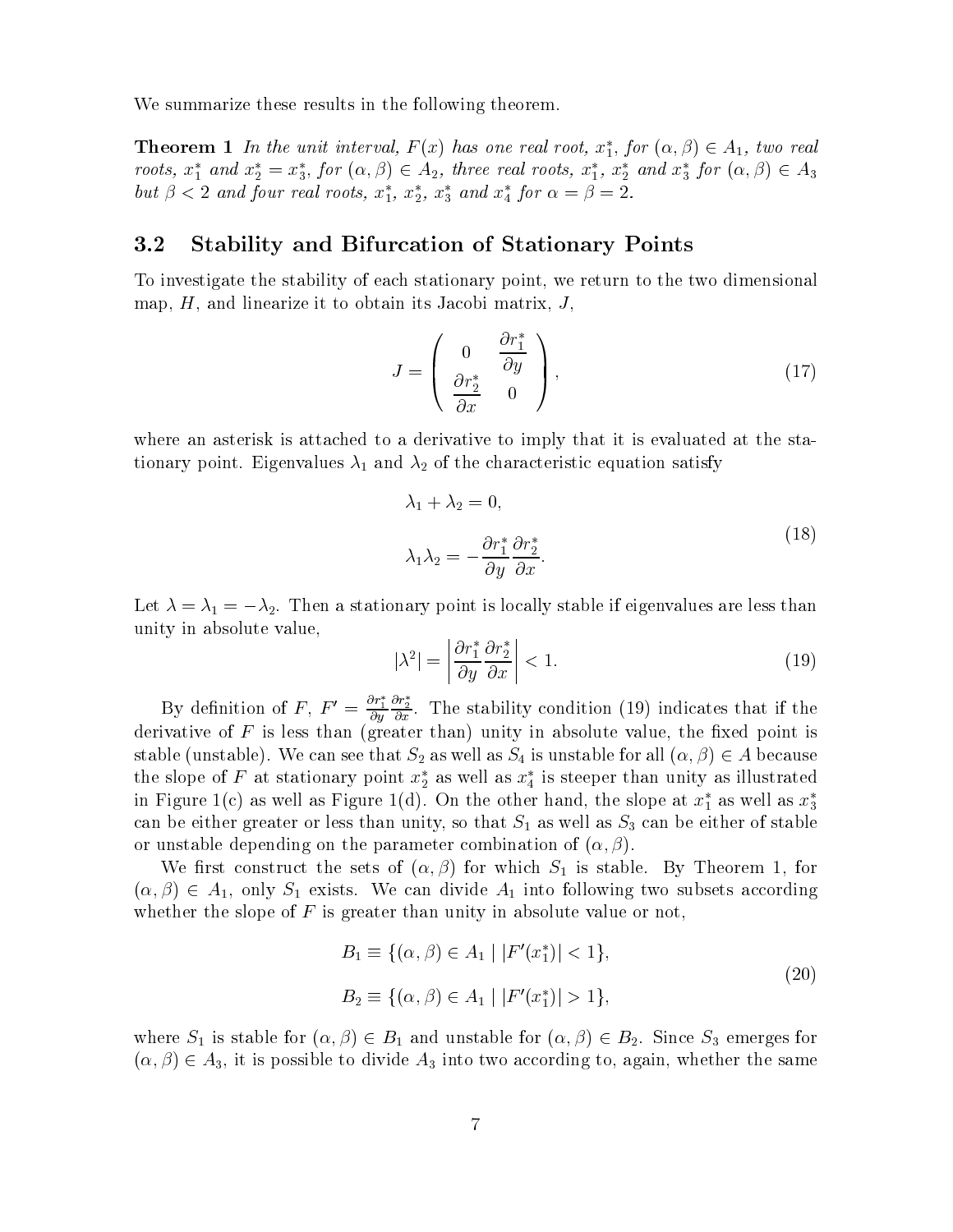condition holds or not, but the derivative is evaluated at  $x_3^*$ .

$$
B_3 \equiv \{ (\alpha, \beta) \in A_3 \mid |F'(x_3^*)| < 1 \},
$$
\n
$$
B_4 \equiv \{ (\alpha, \beta) \in A_3 \mid |F'(x_3^*)| > 1 \},
$$
\n
$$
(21)
$$

where  $S_3$  is stable for  $(\alpha, \beta) \in B_3$  and unstable for  $(\alpha, \beta) \in B_2$ . Then the above discussions are summarized in

(i) If  $(\alpha, \beta) \in B_1$ ,  $S_1$  is stable. Theorem 2

- (ii) If  $(\alpha, \beta) \in B_2$ ,  $S_1$  is unstable.
- (iii) If  $(\alpha, \beta) \in B_3$ ,  $S_1$  is unstable and  $S_3$  is stable.
- (iv) If  $(\alpha, \beta) \in B_4$ , neither  $S_1$  nor  $S_3$  is stable.

Even if a stationary point loses its local stability, the trajectories in the unit interval are always meaningful, being always bounded, that is, divergence cannot occur in the chosen parameter range. Figure  $2(a)$  illustrates the parameter set A which is divided into four subsets,  $B_k$   $(k = 1, 2, 3, 4)$ .<sup>6</sup> Figure 2(b) presents a two-parameter bifurcation diagram that is a picture of bifurcation response of the adjustment process to changes in the parameters.<sup>7</sup> It is produced using a 250  $\times$  450 grid of  $\alpha$  and  $\beta$  where  $1 \leq \alpha \leq 2$  and  $0.2 \leq \beta \leq 2$ . Different colors indicate different regions of stable, periodic or aperiodic behavior. In the black-colored region, either  $S_1$  or  $S_3$  is stable. That is, the black triangular-like region in the lower-left, and the band-like region in the upper-right part of Figure 2(b) correspond to  $B_1$  and  $B_3$  of Figure 2(a) respectively. Complex dynamics involving chaos occurs for  $(\alpha, \beta)$  in the white region. To see how dynamics change, suppose first that the parameters are such that  $S_1$  is stable (i.e.,  $(\alpha, \beta) \in B_1$ ). Then the bifurcation diagram implies that if either  $\alpha$  or  $\beta$  increases enough,  $S_1$  becomes unstable and chaotic dynamics occur after a sequence of period-doubling bifurcations. When the pair  $(\alpha, \beta)$  is in the black band-like regions in  $B_3$ , the stationary point  $S_3$ becomes stable and attracts trajectories. For other parameter values in  $B_3$ , it can be seen that there are regions of bistability. The periodicity tongues entering region  $B_3$ from  $B_2$  demonstrate that for such parameter values there are at least two attractors: the stationary point and a stable cycle. In fact, the initial condition used to perform the Figure 2(b) converges to the cycle, and we know from the stability analysis that in that region,  $S_3$  is stable.<sup>8</sup> If the parameters increase further, a trajectory starts oscillating again and goes through a regime of period doublings into the chaotic state.

 ${}^{6}$ Ignore the vertical dotted line for now.

 $7\overline{1}$  o draw the bifurcation diagram, we set the initial condition on firm 2's reaction curve such as  $x_0 = \underline{x}$  and  $y_0 = r_2(\underline{x})$  where  $\underline{x}$  is the local minimum of F.

<sup>&</sup>lt;sup>8</sup>Each attractor has initial-condition dependency. if an initial condition is such as  $x_0 = \bar{x}$  and  $y_0 = r_2(\bar{x})$  where  $\bar{x}$  is the local maxmimum of F, it converges to  $S_3$ .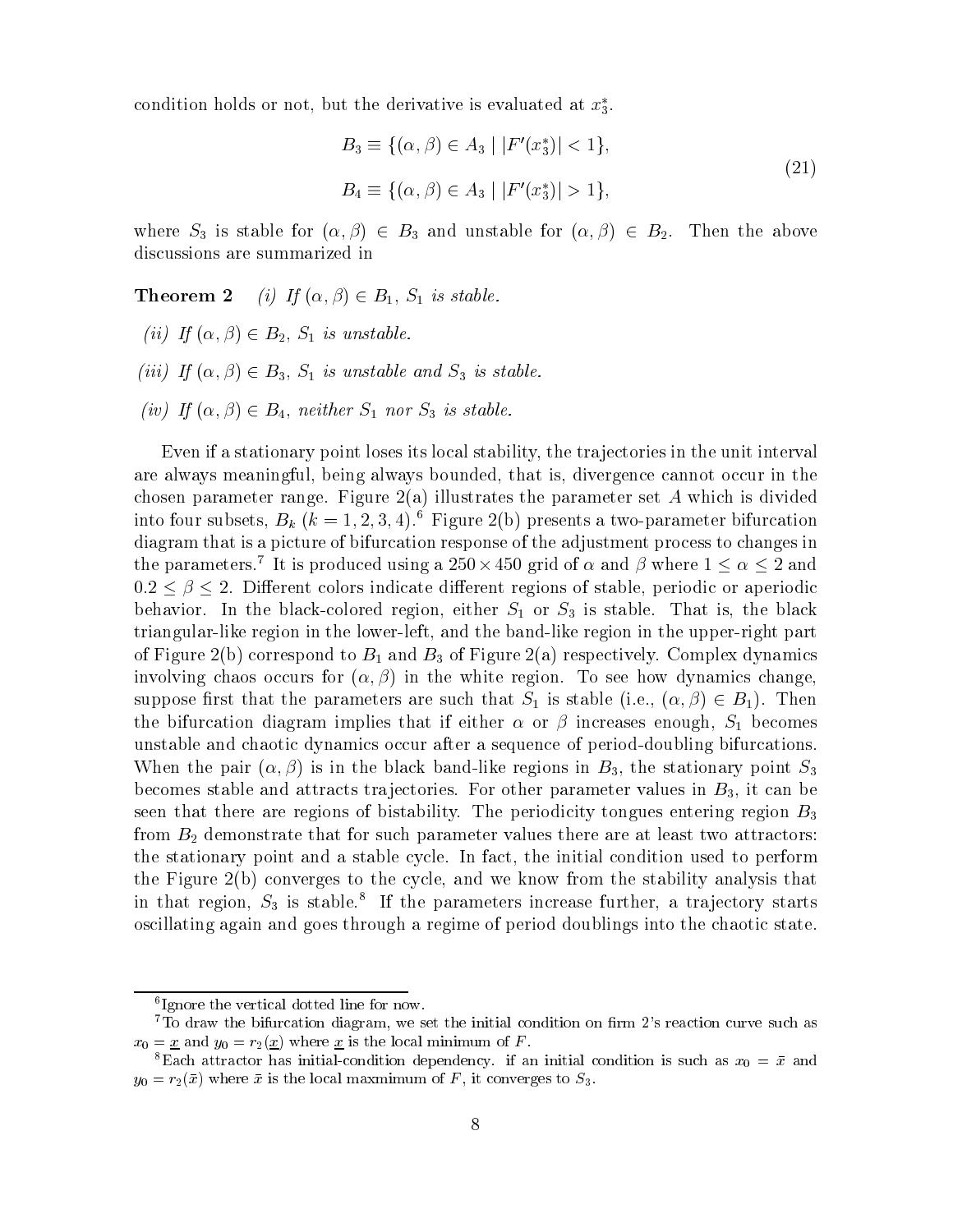

Figure 2: Stability and bifurcation of stationary points

# Long-run Average Profit  $\overline{\mathbf{4}}$

In this section, we investigate the asymptotic behavior of the market interactions in the long-run. We calculate the profit at a stationary point as a reference point, and then the long-run average profit taken along a chaotic trajectory. We compare one with the other to find whether a firm can benefit from chaotic fluctuations or not. In Section 4.1 and Section 4.2, we focus on the case with  $\alpha = \beta = 2$  in which we can analytically calculate the long-run average profit. In Section 4.3 we extend our investigation to other cases in which  $\alpha \neq 2$  and  $\alpha \neq 2$ . We perform numerical simulations to evaluate the long-run average profits of the two firms.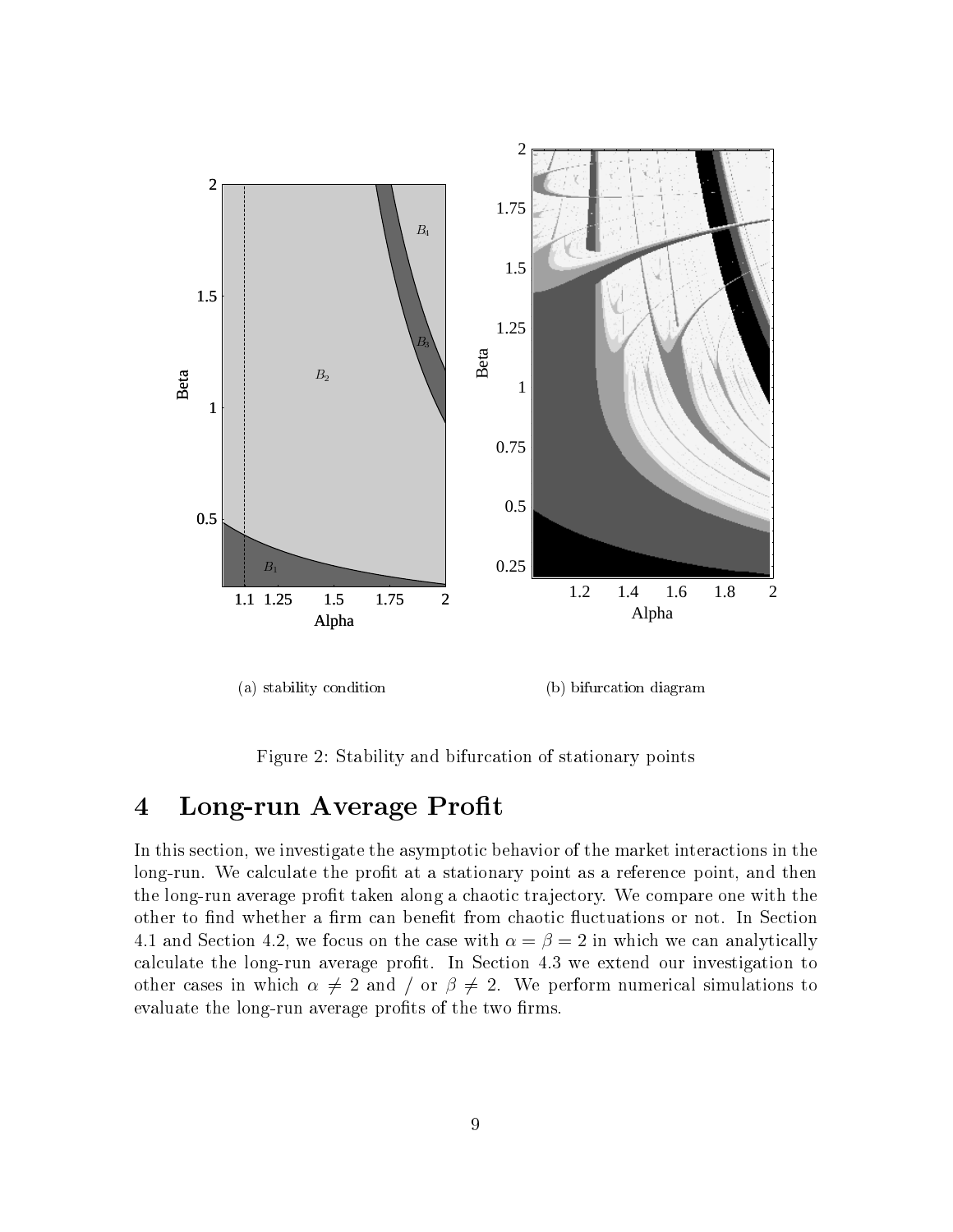#### **Stationary Profit**  $4.1$

We calculate the profit of each firm at a stationary point (henceforth, stationary profit) when  $\alpha = \beta = 2$ . The reaction functions for this case are reduced to

$$
r_1(y) = 4y(y-1) + 1 \text{ and } r_2(x) = 4x(x-1) + 1. \tag{22}
$$

These intersect at four distinct points as illustrated in Figure 3,

$$
S_1 = (s_1, s_3), S_2 = (s_2, s_2), S_3 = (s_3, s_1) \text{ and } S_4 = (s_4, s_4)
$$
 (23)

where

$$
s_1 = \frac{3 - \sqrt{5}}{8}
$$
,  $s_2 = \frac{1}{4}$ ,  $s_3 = \frac{3 + \sqrt{5}}{8}$  and  $s_4 = 1$ . (24)

It can be checked that  $s_1 = x_1^* = y_3^*$ ,  $s_2 = x_2^* = y_2^*$ ,  $s_3 = x_3^* = y_1^*$  and  $s_4 = x_4^* = y_4^*$ . Substituting these stationary values into the profit functions (3), we obtain the



Figure 3: Reaction functions with  $\alpha=\beta=2.$ 

stationary profits,

$$
\Pi_1^1 = \frac{7 - 3\sqrt{5}}{64} \text{ and } \Pi_2^1 = \frac{7 + 3\sqrt{5}}{64} \text{ at } S_1,
$$
  
\n
$$
\Pi_1^2 = \Pi_2^2 = \frac{1}{32} \text{ at } S_2,
$$
  
\n
$$
\Pi_1^3 = \frac{7 + 3\sqrt{5}}{64} \text{ and } \Pi_2^3 = \frac{7 - 3\sqrt{5}}{64} \text{ at } S_3,
$$
  
\n
$$
\Pi_1^4 = \Pi_2^4 = \frac{1}{2} \text{ at } S_4,
$$
\n(25)

where  $\Pi_i^j$  indicates the profit for firm i at the stationary point  $S_j$  (i = 1, 2 and j = 1, 2, 3, 4). It is observed in Figure 3 that  $S_2$  and  $S_4$  are located on the diagonal while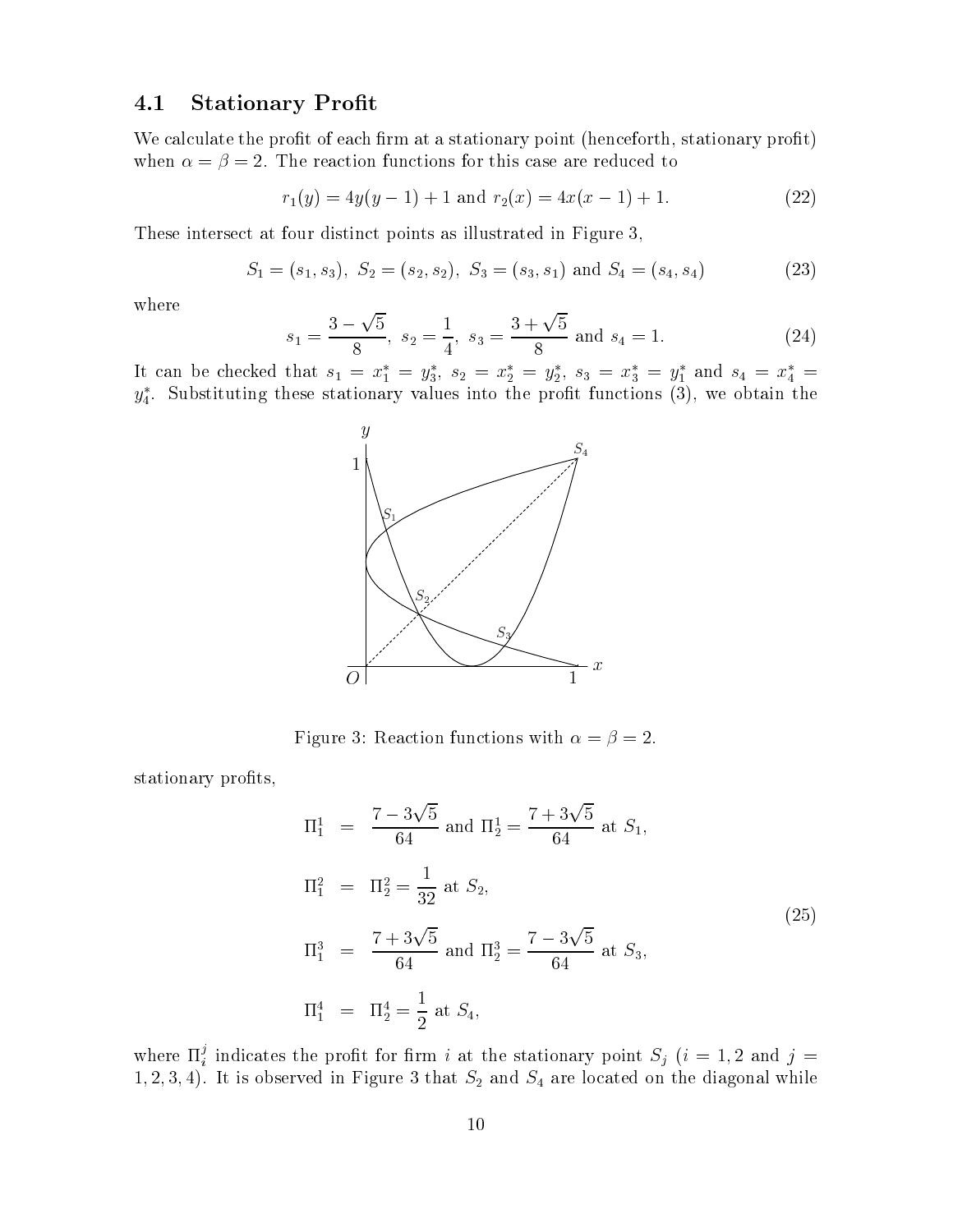$S_1$  and  $S_3$  are off the diagonal but symmetric with respect to it. Accordingly, the stationary profits are the same for both firms at  $S_2$  as well as  $S_4$ . The stationary profit at  $S_3$  is larger than the one at  $S_1$  for firm 1 while the ordering is reversed for firm 2. It can be seen that a firm makes larger profit when it produces larger output,

$$
\Pi_1^4 > \Pi_1^3 > \Pi_1^2 > \Pi_1^1,
$$
\n
$$
\Pi_2^4 > \Pi_2^1 > \Pi_2^2 > \Pi_2^3.
$$
\n(26)

#### Ergodic Chaos 4.2

To consider the long-run behavior, we first briefly review the basic properties of ergodic chaos in the one-dimensional logistic map,  $\theta(x) = 4x(1-x)$ , defined on the unit interval and introduce the mean ergodic theorem to investigate the statistical properties of ergodic chaos. Then, based on the results obtained in the one-dimensional map, we proceed to our analysis of the two-dimensional map,  $H$ .

It has been demonstrated that the logistic map,  $\theta$ , exhibits chaos. Chaotic dynamics has two salient features, irregularity of trajectories and extreme sensitivity to the initial conditions. The former implies that a trajectory fluctuates so erratically that it is difficult to distinguish chaotic behavior of a deterministic process from truly random behavior of a stochastic process. The latter implies that even a slightly different choice of initial conditions can drastically alter the whole future (particularly, long-term) behavior of trajectories. Each chaotic trajectory moves in such a complicated way that there is no simple way to characterize its behavior. However, the frequencies of a trajectory  $\{x_t\}_{t=0}^{\infty}$  generated by the logistic map can converge to a unique stable density function,  $\varphi(x)$ ,

$$
\varphi(x) = \frac{1}{\pi \sqrt{x(1-x)}},\tag{27}
$$

which has the same properties as that of a stochastic process,  $\varphi(x) \geq 0$  for all x and  $\int_I \varphi(x) dx = 1$ . Once the explicit form of a density function is constructed, it is possible to calculate the long-run average taken along the chaotic trajectory using the following mean ergodic theorem.<sup>9</sup>

**Theorem 3** Since the dynamical system  $\theta(x_t) = 4x_t(1 - x_t)$  is chaotic and ergodic, the time average of a function  $f(x)$  associated with a chaotic trajectory,  $\{x_t\}_{t=0,1,2,...}$ equals to the space average,

$$
\lim_{T \to \infty} \frac{1}{T} \sum_{t=0}^{T-1} f(\theta^t(x_0)) = \int_I f(x) \varphi(x) dx
$$

where  $x_0$  is an initial point,  $\theta^t = \theta^{t-1} \cdot \theta$ ,  $\theta^0$  is an identical map,  $f \in C^1$ , and I is the support of density function  $\varphi$ .

<sup>&</sup>lt;sup>9</sup>See for example, Chapter 8 of Day [4] for derivation of the explicit form of density function  $\varphi(x)$ and an assertion of the following Theorem 3.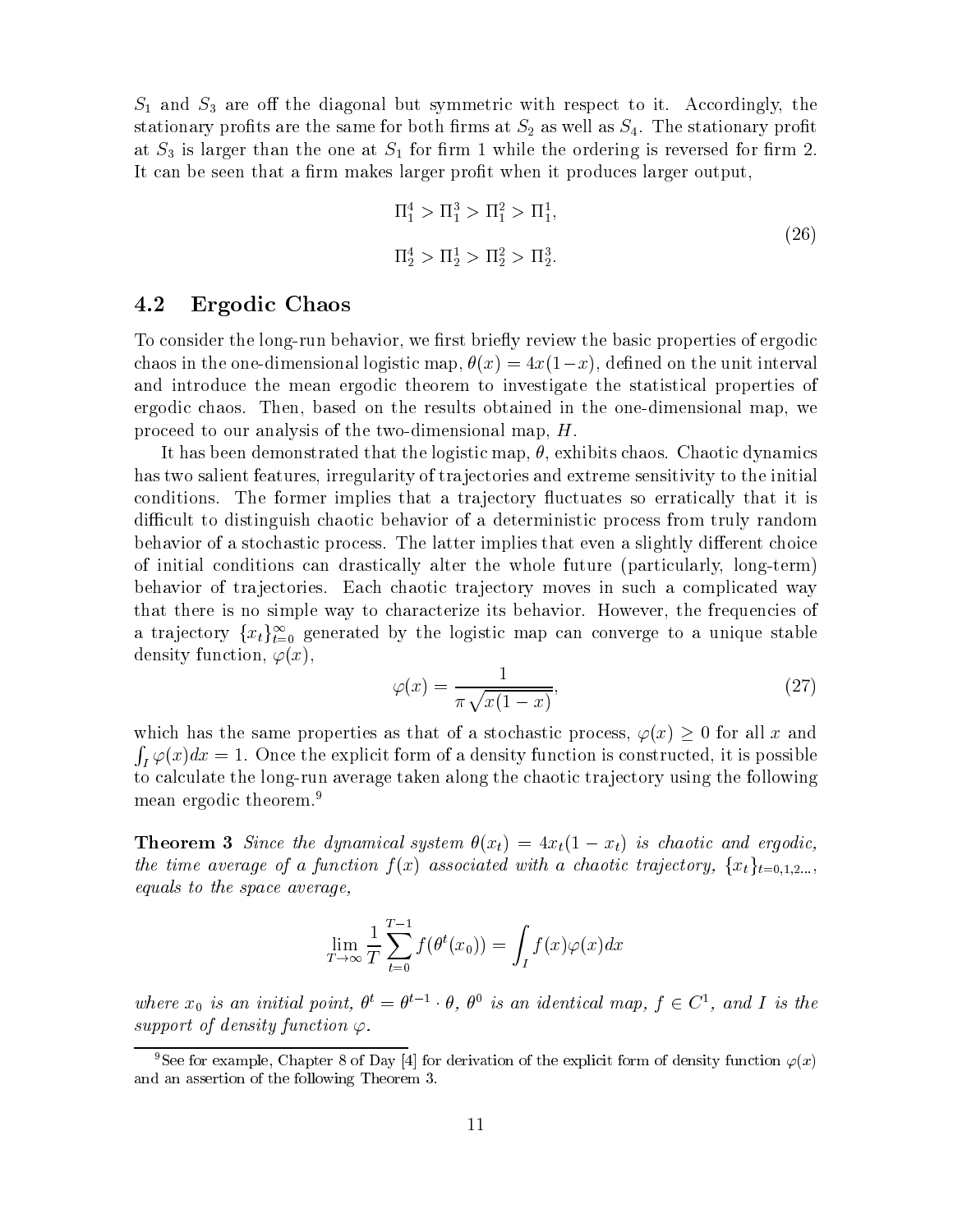The dynamic process  $H(x_t, y_t)$  is a two-dimensional map while the equality between the time average and the space average in Theorem 3 is confirmed only in a onedimensional map. In spite of this, we can apply Theorem 3 to analyze the long-run dynamics generated by  $H$ . Since optimal behavior of each firm can be described by iterating the composite one-dimensional map,  $r_i \circ r_j$ , each firm behaves as if it moves one after the other in a iteration process. In particular, suppose that a trajectory of the output adjustment starts on firm 1's reaction curve (i.e.,  $(x_0, y_0) = (r_1(y_0), y_0)$ ) in period zero. The point is mapped to a point,  $(x_1, y_1) = (x_0, r_2(x_0))$ , on firm 2's reaction function in period one. In period two, the point is mapped again on the firm 1's reaction curve and then the iteration process repeats. Along the trajectory, the iterated point is on firm 1's reaction curve at every even period and on firm 2's reaction function at every odd period. That is,  $(x_{2k}, y_{2k}) = (r_1(y_{2k}), y_{2k})$  and  $(x_{2k+1}, y_{2k+1}) = (x_{2k+1}), r_2(x_{2k+1})$ for  $k = 0, 1, \ldots$  Thus the average profit of firm i over  $M = 2N$  periods is

$$
\frac{1}{M} \sum_{t=0}^{M-1} \Pi_i(x_t, y_t) = \frac{1}{2N} \{ [\Pi_i(x_0, y_0) + \Pi_i(x_2, y_2) + \cdots + \Pi_i(x_{M-2}, y_{M-2})] + [(\Pi_i(x_1, y_1) + \Pi_i(x_3, y_3) + \cdots + \Pi_i(x_{M-1}, y_{M-1})] \}
$$
\n
$$
= \frac{1}{2} \left\{ \frac{1}{N} \sum_{k=0}^{N-1} \Pi_i(r_1(y_{2k}), y_{2k}) + \frac{1}{N} \sum_{k=0}^{N-1} \Pi_i(x_{2k+1}, r_2(x_{2k+1})) \right\}
$$
\n
$$
= \frac{1}{2} \left\{ \frac{1}{N} \sum_{k=0}^{N-1} \Pi_i(x_{2k}, r_2(x_{2k})) + \frac{1}{N} \sum_{k=0}^{N-1} \Pi_i(r_1(y_{2k+1}), y_{2k+1}) \right\}.
$$

Transition from the first line to the second is carried out in the following way. Assume now that the trajectory starts on firm 2's reaction curve. Then at every even period, it is on firm 2's reaction curve and firm i's profit is written as  $\Pi_i(x_{2k}, r_2(x_{2k}))$ . On the other hand, at every odd period, the trajectory is on firm 1's reaction function and thus firm i's profit is written as  $\Pi_i(r_1(y_{2k+1}), y_{2k+1})$ . The same reasoning applies to the transition from the first to the third. Therefore, as shown above, the average profit over  $M$  periods is the average of the sum of the average profits taken along these reaction curves.

When a trajectory is chaotic, the average profit is the limiting value of the finite average,

$$
\lim_{M \to \infty} \frac{1}{M} \sum_{t=0}^{M-1} \Pi_i(x_t, y_t)
$$
\n
$$
= \frac{1}{2} \left\{ \lim_{N \to \infty} \frac{1}{N} \sum_{k=0}^{N-1} \Pi_i(r_1(y_{2k}), y_{2k})) + \lim_{N \to \infty} \frac{1}{N} \sum_{k=0}^{N-1} \Pi_i(x_{2k+1}, r_2(x_{2k+1})) \right\}.
$$
\n(28)

The reaction functions defined in (22) can be transformed to logistic maps,  $4z(1-z)$ by applying a shift map  $z = 1 - x$  or  $z = 1 - y$ . According to Theorem 3, each term in the brace in (28) can converge to its space average which is the limiting value of the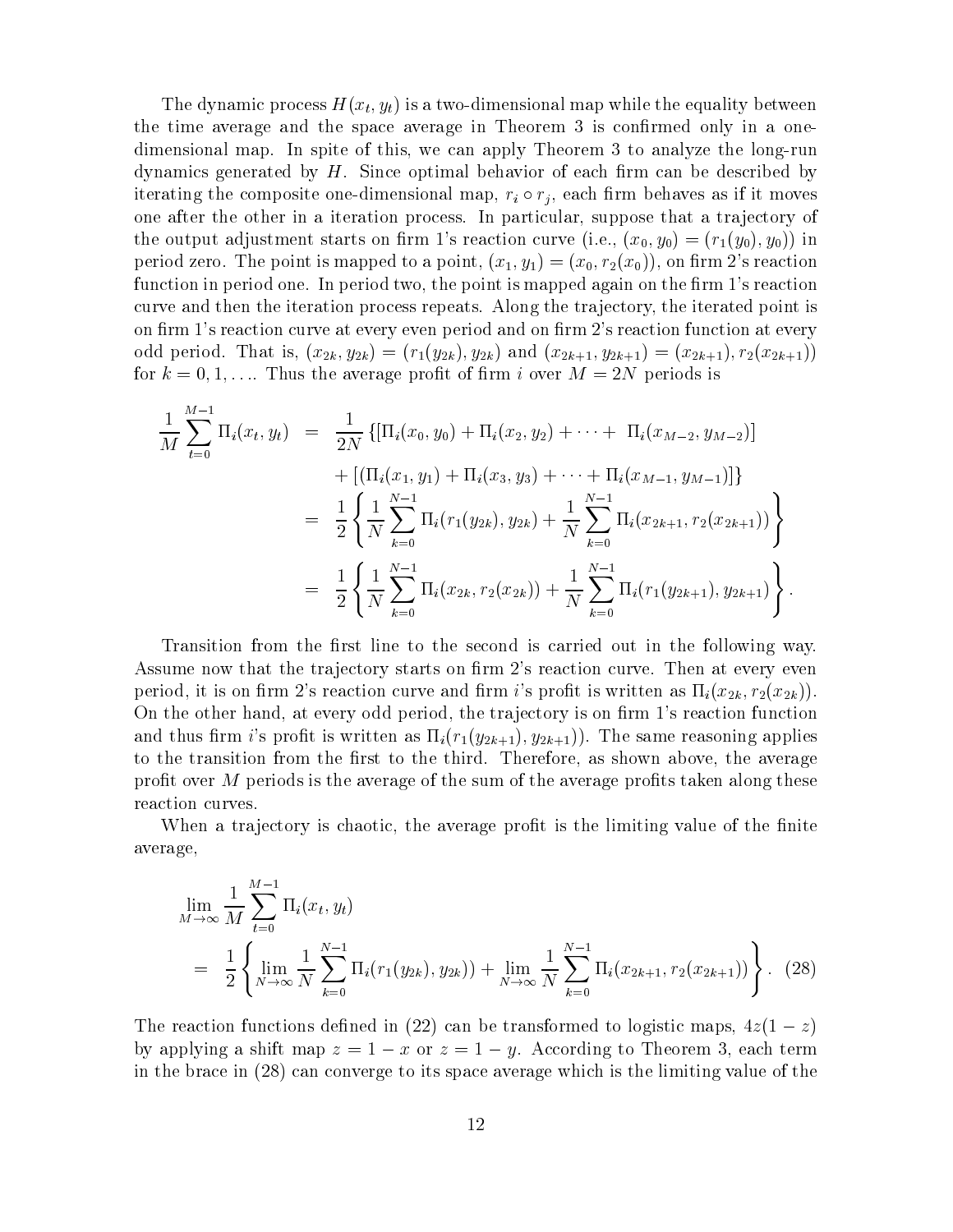finite average.

$$
\lim_{N \to \infty} \frac{1}{N} \sum_{k=0}^{N-1} \Pi_i(r_1(y_{2k}), y_{2k}) = \int_0^1 \Pi_i(r_1(y), y) \varphi(y) dy,
$$
\n
$$
\lim_{N \to \infty} \frac{1}{N} \sum_{k=0}^{N-1} \Pi_i(x_{2k+1}, r_2(x_{2k+1})) = \int_0^1 \Pi_i(x, r_2(x)) \varphi(x) dx
$$
\n(29)

where  $\varphi(\cdot)$  is the invariant density function defined in (27). Summing up our findings, we have

**Theorem 4** For the profit function  $\Pi_i(x, y)$   $(i = 1, 2)$ , the average profit of firm i taken along a trajectories equals to the average of the sum of the average profit taken along each reaction curve,

$$
\lim_{M \to \infty} \frac{1}{M} \sum_{t=0}^{M-1} \Pi_i(x_t, y_t) = \frac{1}{2} \left\{ \int_0^1 \Pi_i(r_1(y), y) \varphi(y) dy + \int_0^1 \Pi_i(x, r_2(x)) \varphi(x) dx \right\}
$$
  
where  $r_1(y) = 4y(y - 1) + 1$ ,  $r_2(x) = 4x(x - 1) + 1$  and  $\varphi(u) = \frac{1}{\pi \sqrt{u(1-u)}} (u = x, y)$ .

Applying Theorem 4, we can calculate the average profit of firm 1 as well as firm 2. For  $\alpha = \beta = 2$ , the long-run average profits of both firms are the same and given by

$$
\begin{aligned}\n\bar{\Pi}_i & \equiv \lim_{M \to \infty} \frac{1}{M} \sum_{t=0}^{M-1} \Pi_i(x_t, y_t) \\
& = \frac{1}{2} \left\{ \int_0^1 \frac{(1 - 2u)^4}{2\pi \sqrt{u(1 - u)}} du + \int_0^1 \frac{u(2(8u^2 - 8u + 1)^2 - u)}{2\pi \sqrt{u(1 - u)}} du \right\} \\
& = \frac{1}{8}, \quad i = 1, 2.\n\end{aligned}
$$

By (26), the orderings of the stationary profits and the long-run average profit for firms 1 and 2 are

$$
\Pi_1^4 > \Pi_1^3 > \bar{\Pi}_1 > \Pi_1^2 > \Pi_1^1,
$$
\n
$$
\Pi_2^4 > \Pi_2^1 > \bar{\Pi}_2 > \Pi_2^2 > \Pi_2^3.
$$
\n(30)

Since stationary point  $S_4$  is special in the sense that it can emerge if and only if  $\alpha = \beta = 2$ , we eliminate this point for the time being. Then (30) indicates that stationary point  $S_3$  is the best for firm 1 but the worst for firm 2 while stationary point  $S_1$  is the best for firm 2 but the worst for firm 1. The long-run average profit is the second-best for both firms. A question which we naturally raise is whether this ordering can be held when parameters are not equal to 2. We are able to construct an explicit form of chaotic density only in the case of  $\alpha = \beta = 2$  and not for any other cases. In consequence, the mean ergodic theorem is not applicable for any other cases. In order to answer this question, we perform numerical simulations in the following.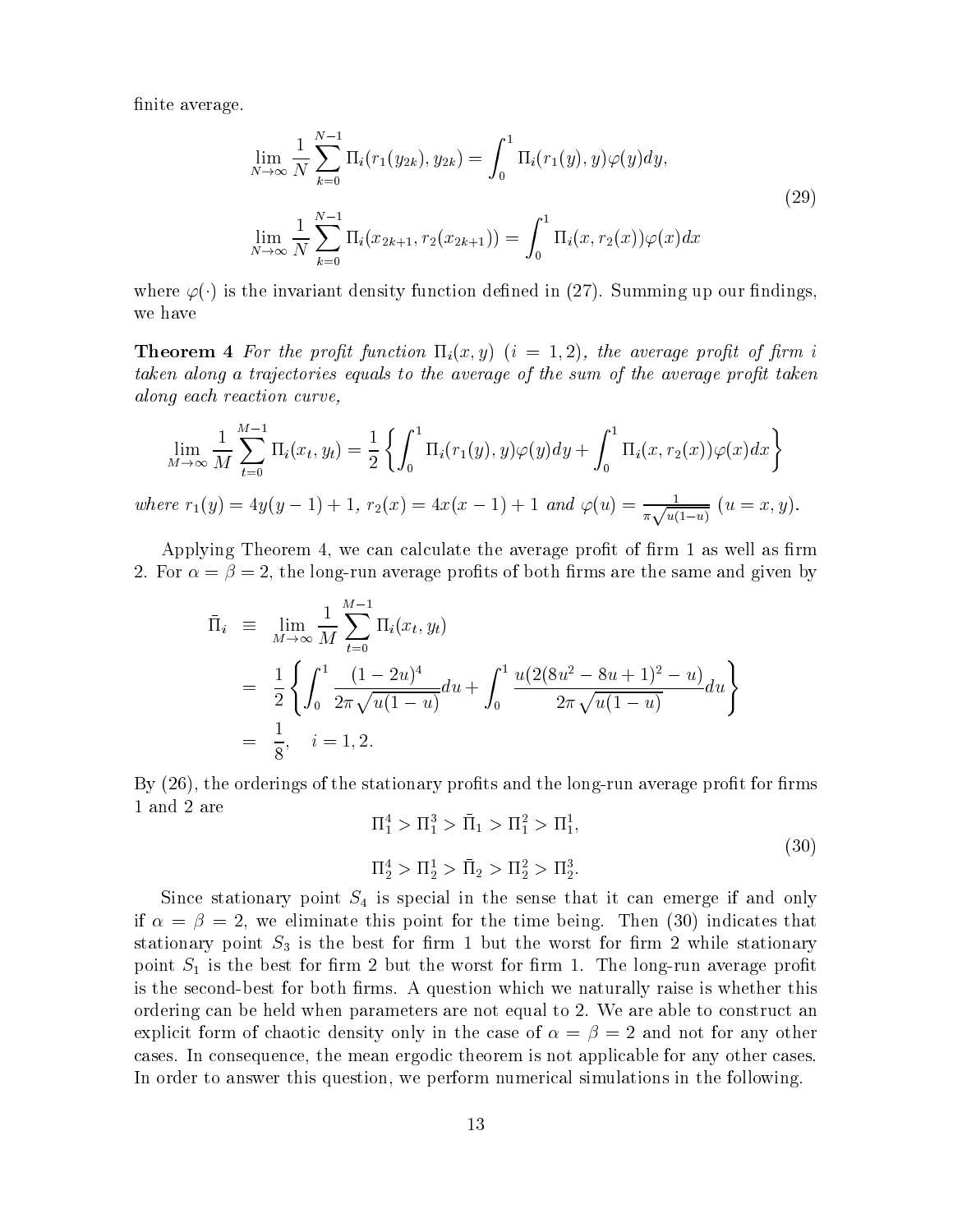#### 4.3 **Numerical Simulations**

In this subsection we consider the long-run average behavior in cases in which neither  $\alpha$  nor  $\beta$  is equal to 2. Figure 4 shows the results of numerical simulations along the dotted line in Figure 2(a). In these simulations, we fix  $\alpha = 1.1$  and increase  $\beta$  in steps of 0.01 from 1.5 to 2.0. Figure 4(a) illustrates the one parameter bifurcation diagram and Figure 4(b) illustrates the loci of the long-run average profits of firm 1 (i.e.,  $\Pi_1$ ) and firm 2 (i.e.,  $\bar{\Pi}_2$ ) as well as the stationary profits (i.e.,  $\bar{\Pi}_1^1$  and  $\bar{\Pi}_2^1$ ).<sup>10</sup> The loci of the stationary profits are slightly downward sloping while the loci of the long-run average profit exhibit upward tendency with many ups and downs. As a result, the locus of the long-run average profit crosses the locus of the stationary profit for each firm. As confirmed in Theorem 1, only stationary point  $S_1$  can emerge along the dotted line. We observe in Figure 4(b) that given  $\alpha = 1.1$ , the long-run average profits of firm 1 is higher than the corresponding stationary profit when the value of  $\beta$  is larger than about 1.7 and the long-run average profit of firm 2 is higher when  $\beta$  is larger than about  $1.8$ .



Figure 4: An example of beneficial chaos ( $\alpha = 1.1$ ).

This numerical example indicates the possibility that the long-run average profits for *both* firms can be larger than the stationary profits for larger values of  $\beta$ . We perform further numerical simulations in order to confirm whether the finding is robust. The simulations proceed as follows. We first set  $\alpha = 1.01$ , then increase  $\beta$  from 0.2 to 2 in steps of 0.01 and calculate stationary profits at all possible stationary points as well as the long-run average profits for both firms,<sup>11</sup> and compare the stationary profits with the long-run profit and determine the ordering of those profits for each value of  $\beta$ . We increase  $\alpha$  by 0.01 and repeat the same procedure until  $\alpha$  became 2. The results are illustrated in Figure 5. White-colored regions corresponds to subsets of the parameter set  $A$  in which the average profit is larger than or equal to any possible stationary

<sup>&</sup>lt;sup>10</sup>In these figures, we set  $x_0 = 0.4$  and  $y_0 = r_2(0.4)$ .

 $11$ To calculate the long-run average profits, we use the same initial condition as used in Figure 4. We will have the same calculation result if the initial condition is on either of the two reaction curves.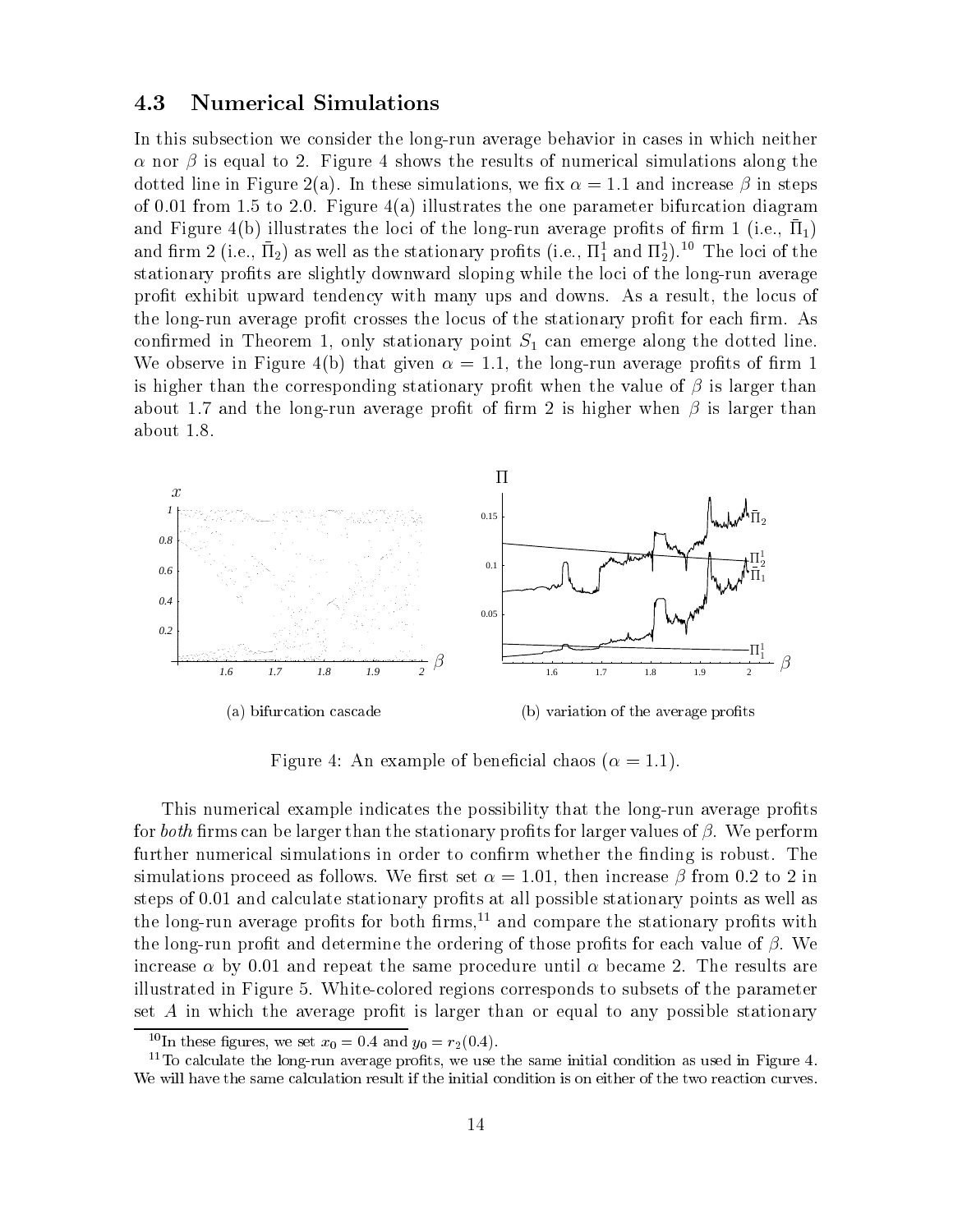profits, and gray-colored regions to subsets in which one of the stationary profits is higher than the long-run average profit. Comparing Figure  $5(a)$  with Figure  $5(b)$ , we find the following:



 $(a)$  Firm 1  $(b)$  Firm  $2$ 

Figure 5: Long-run average profits.

- (i) In the triangular-like white regions at the bottom-left, the long-run average converges to the stationary value because stationary point  $S_1$  is stable.
- (ii) The white-colored region for firm 1 in the middle of Figure  $5(a)$  is much larger than the one for firm 2 in the top-left corner of Figure  $5(b)$ .
- (iii) In both Figure 5(a) and 5(b), there exists a common set of parameters for which the long-run average profit is strictly larger than the stationary profit.

The simulation result (iii) is particularly noteworthy and shows a sharp contrast with the results in the traditional economics where a chaotic fluctuation is considered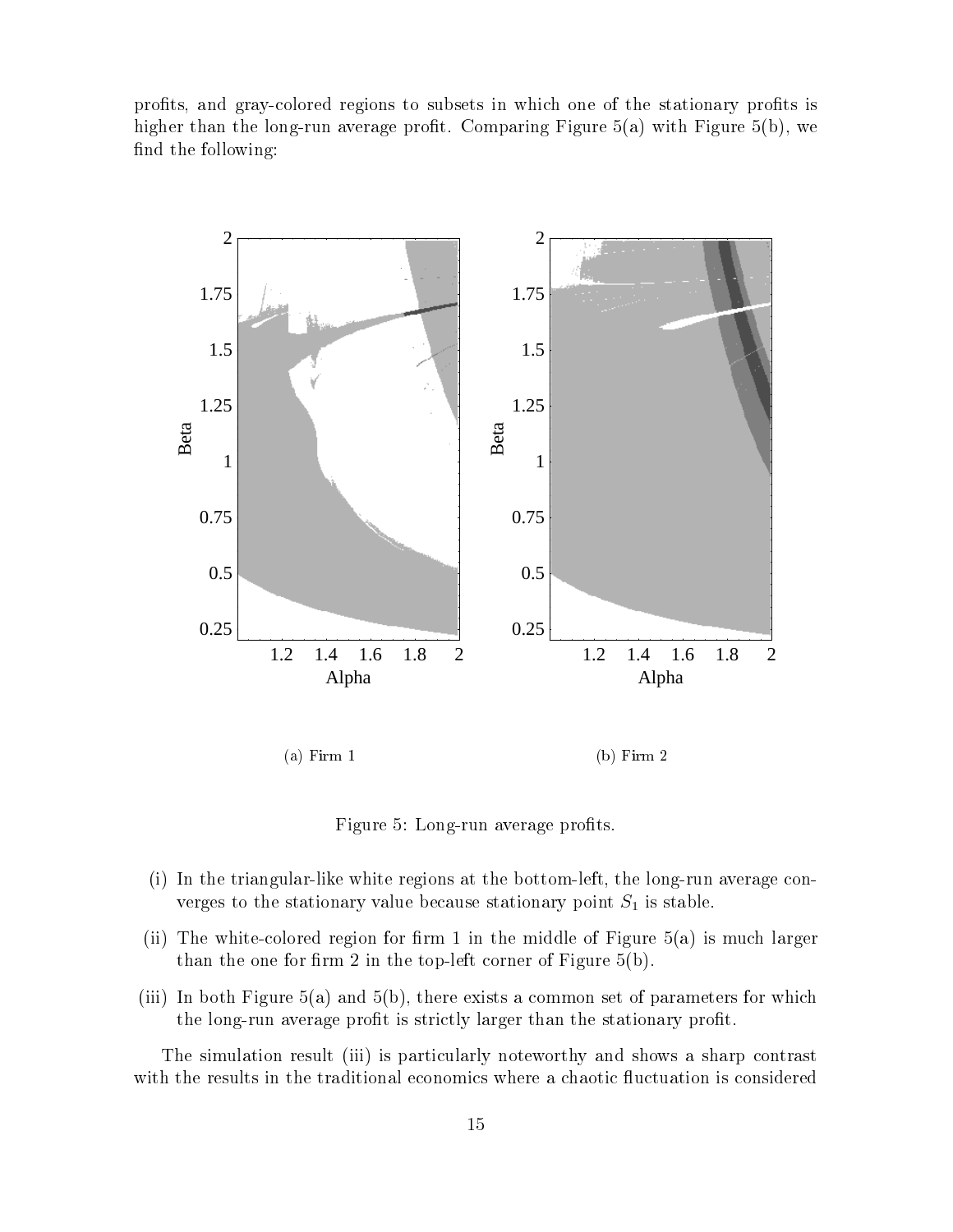to be an unfavorable phenomenon as they do not converge to a stationary point. Our results show the possibility that the long-run average profit of both firms can be higher than stationary profits. Returning to (1) and (6)-(8), we find that  $\alpha$  is the cross effect on price of x caused by a change in output y, and  $\beta$  is the cross effect on price of y caused by a change in output x. Therefore, this finding implies that chaotic dynamics can be favorable from the long-run point of view when a strong asymmetry exists between the cross effects.

## **Concluding Remarks**  $\overline{5}$

In this paper, we have constructed a Cournot model in which goods are complementary and reaction functions are non-linear. We have demonstrated analytically as well as numerically the following two main results. The first result is that the double externalities, that is positive sales externality via the market demand and negative production externality via the cost function, can be sources of chaotic output fluctuations in complementary goods markets. The second is that the long-run average profit of each firm can be strictly higher than the stationary profit when the sales externality of firm 1 is small and of firm 2 is large (i.e., smaller  $\alpha$  and larger  $\beta$ ). These results imply that firms producing complementary goods and facing chaotic fluctuations of the output adjustment possibly have higher average profits in the long-run when asymmetry on the positive sales effect is strong.

# References

- [1] Bulow, J., Geanakoplos, J., and Klemperer, P., "Multimarket Oligopoly; Strategic Substitutes and Complements," Journal of Political Economy, 93, 488-511, 1985.
- [2] Boldrin, M., and Montrucchio, L., "Cyclic and Chaotic Behavior in Intertemporal Optimization Models," Mathematical Modeling, 8, 627-700, 2000.
- [3] Dana, R., and Montrucchio, L., "Dynamic Complexity in Duopoly Games," Journal of Economic Theory,  $40, 40-56, 1986$ .
- [4] Day, R., *Complex Economic Dynamics*, MIT Press, Cambridge, Massachusetts, 1994.
- [5] Huang, W-H., "Caution Implies Profit," Journal of Economic Behavior and Organization, 29, 257-277, 1995.
- [6] Kopel, M., "Improving the Performance of an Economic System: Controlling Chaos," Journal of Evolutionary Economics, 7, 269-289, 1997.
- [7] Kopel, M., "Simplex and Complex Adjustment Dynamics in Cournot Duopoly Models," Chaos, Solitons and Fractals, 7,2031-2048, 1996.